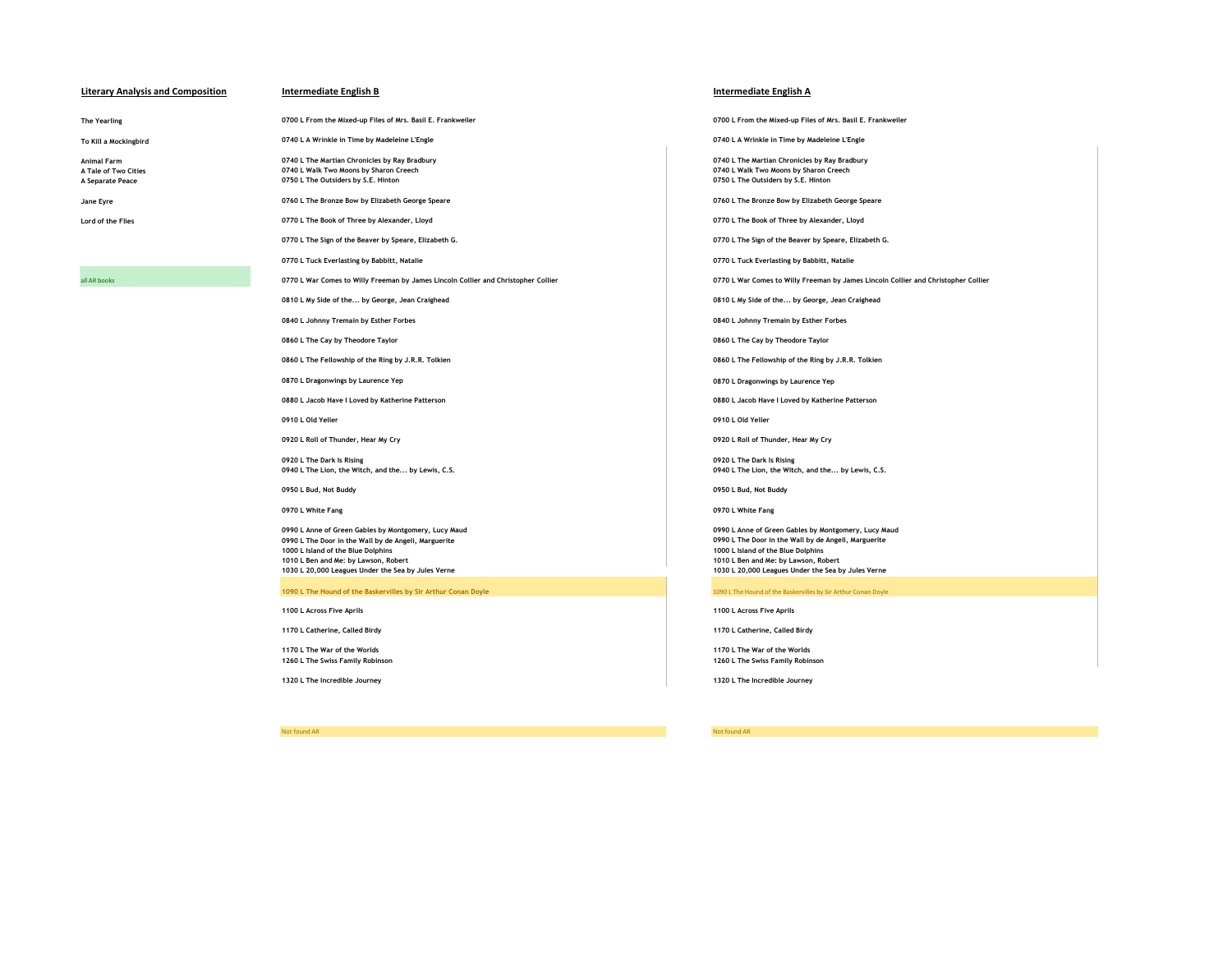**0360 L A Lion to Guard Us by Bulla, Clyde Robert 0360 L A Lion to Guard Us by Bulla, Clyde Robert 0360 L A Lion to Guard Us by Bulla, Clyde Robert**

**0550 L Stone Fox by Gardiner, John Reynolds 0550 L Stone Fox by Gardiner, John Reynolds 0550 L Stone Fox**

or of the Seaver by Speare, Elizabeth G. **Case of the Speare of the Speare of the Speare** of the Speare, Elizabeth G. **Department of the Speare of the Speare** of the Speare, Elizabeth G. **All any Speare of the Speare of th** 

**0770 L War Comes to Willy Freeman by James Lincoln Collier and Christopher Collier 0780 L The Cricket in Times Square by Selden, George 0860 L Ramona Quimby, Age 8 by Cleary, Beverly**

or David David David David David David David David David David David David David David David David David David<br>A David David David David David David David David David David David David David David David David David David D **0830 L Call It Courage by Sperry, Armstrong** 

**0890 L Caddie Woodlawn by Brink, Carol Ryrie** 

**0940 L The Lion, the Witch, and the... by Lewis, C.S. 1000 L Island of the Blue Dolphins**

**0990 L Anne of Green Gables by Montgomery, Lucy Maud 1260 L The Swiss Family Robinson**

**0990 L The Door in the Wall by de Angeli, Marguerite 1320 L The Incredible Journey 1000 L Island of the Blue Dolphins 1010 L Ben and Me: by Lawson, Robert**

**1030 L 20,000 Leagues Under the Sea by Jules Verne** Not found AR **Not found AR** 

**1090 L The Hound of the Baskervilles by Sir Arthur Conan Doyle 1260 L The Swiss Family Robinson 1320 L The Incredible Journey**

Not found AR

# **LA 5 LA 4 LA 3**

of the Danis of the Danis of the Danis of the Danis of the Danis of the Danis of the Danis of the Danis of the Danis of the Danis of the Danis of the Danis of the Danis of the Danis of the Danis of the Danis of the Danis o **0680 L Charlotte's Web by White, E.B. 0680 L Charlotte's Web by White, E.B. 0680 L Charlotte's Web by White, E.B.**

**0700 L From the Mixed-up Files of Mrs. Basil E. Frankweiler 0700 L From the Mixed-up Files of Mrs. Basil E. Frankweiler 0720 L Li Lun, Lad of Courage by Trefinger, Carolyn**

**0720 L Li Lun, Lad of Courage by Trefinger, Carolyn 19730 L In the Year of the Boar... by Lord, Bette Baor... by Lord, Bette Baor... by Lord, Bette Baor... by Lord, Bette Baor... by Lord, Bette Baor... by Lord, Bette Ba** 

**0730 L In the Year of the Boar... by Lord, Bette Bao 0740 L In the Year of the Boar... by Lord, Bette Bao 0760 L Little House on the Prairie by Wilder, Laura** 

**0740 L A Wrinkle in Time by Madeleine L'Engle 0740 L A Wrinkle in Time by Madeleine L'Engle 0770 L The Book of Three by Alexander, Lloyd**

**0740 L Walk Two Moons by Sharon Creech 0760 L Little House on the Prairie by Wilder, Laura 0770 L The Sign of the Beaver by Speare, Elizabeth G.**

**0760 L Little House on the Prairie by Wilder, Laura 1976 L The Bronze Bow by Elizabeth George Speare 1988 1998 1998 1998 1998 1998 1998 1998 1999 1999 1999 1999 1999 1999 1999 1999** 

or a computed by the Book of Three by Alexander, Lloyd **Capacity and Cricket in Times Square by Selden, George Speare 0780 L The Cricket in Times Square by Selden, George** 

or **OF ALEXANDER CONSUMPTER OF A LEXANDER CONSUMPTER OF A LEXANDER CONSUMPTER OF A LEXANDER CONSUMPTER OF A LEXANDER OF A LEXANDER OF A LEXANDER OF A LEXANDER OF A LEXANDER OF A LEXANDER OF A LEXANDER OF A LEXANDER OF A LE** 

or D. Tuck Everlasting by Babbitt, Natalie **D. The Comes Collier and Collier and Collier and Christopher Collier Collier** and Christopher Collier **Collier and Christopher Collier** and Christopher Collier and Christopher Co

or a cricket in Times Square by Selden, George **1880 L Materia and Stripes and Cricket and The Rats.** by O'Brien, Robert **0870 L Pippi Longstocking by Lindgren, Astrid** and the Rats... by O'Brien, Robert **1989 Leap and the** 

**0790 L Mrs. Frisby and the Rats... by O'Brien, Robert 0810 L My Side of the... by George, Jean Craighead 0870 L The Hundred Dresses by Estes, Eleanor**

**0840 L Johnny Tremain by Esther Forbes 0860 L Ramona Quimby, Age 8 by Cleary, Beverly 0940 L The Lion, The Witch and The Wardrobe**

**0870 L Pippi Longstocking by Lindgren, Astrid 101 Linder and Me by Linder and Me by Linder and Me by Linder and Me by Linder and Me by Linder and Me by Linder and Me by Linder and Me by Linder and Me by Lawson, Robert L 0890 L Caddie Woodlawn by Brink, Carol Ryrie**<br>0890 L Shiloh by Navlor, Phyllis Reynolds **0890 L Shiloh by Naylor, Phyllis Reynolds all AR books 0910 L Old Yeller 0910 L Old Yeller 0910 L Old Yeller all AR books** 

**0910 L Old Yeller 0940 L The Lion, the Witch, and the... by Lewis, C.S.**

**0920 L Roll of Thunder, Hear My Cry 0990 L Anne of Green Gables by Montgomery, Lucy Maud**

**0920 L The Dark Is Rising 0990 L The Door in the Wall by de Angeli, Marguerite**

**0950 L Bud, Not Buddy 1010 L Ben and Me: by Lawson, Robert**

**0970 L White Fang 1090 L The Hound of the Baskervilles by Sir Arthur Conan Doyle**

**0560 L Sarah, Plain and Tall by MacLachlan, Patricia 0560 L Sarah, Plain and Tall by MacLachlan, Patricia 0560 L Sarah, Plain and Tall by MacLachlan, Patricia**

or a component of the Cleary, Beverly **or a component of the Cleary, Beverly Cleary, Beverly 1999 L Dragonwings by Laurence Yep 0970 L** Dragonwings by Laurence Yep **1999 L Dragonwings by Laurence Yep 1999 L** Anne o

or and the Mall by de Angeli, Marguerite and Marguerite and Marguerite of Description of Dragon Description of the Wall by de Angeli, Marguerite and Me of Dragon Description of the Wall by de Angeli, Marguerite and Me of D